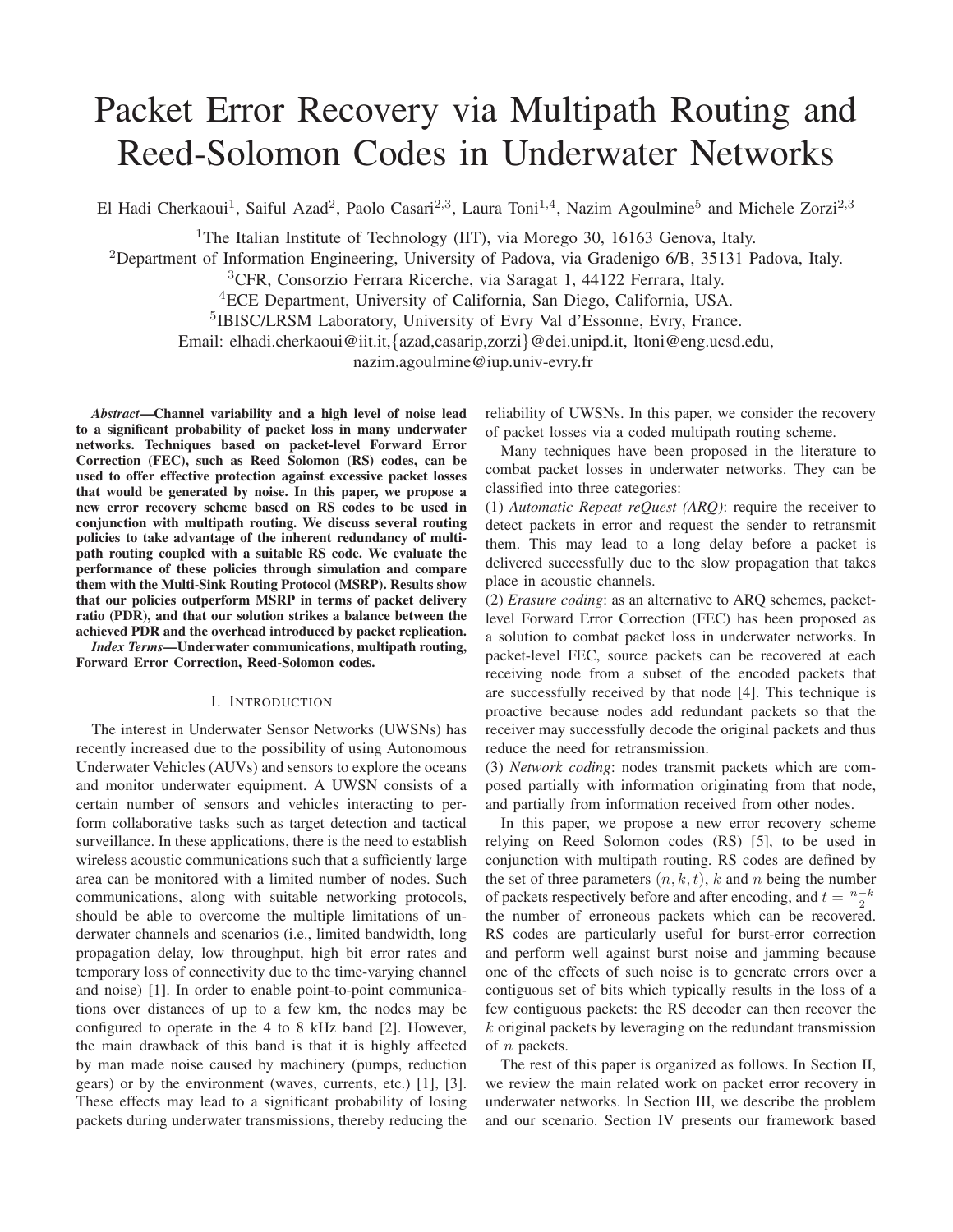on  $RS(n, k, t)$  codes. Section V presents the results of our simulations. Finally, conclusions and future directions are discussed in Section VI.

# II. RELATED WORK ON PACKET ERROR RECOVERY IN UWSNS

Several techniques have been proposed to control packet losses in underwater networks, in order to improve the robustness of the network and increase the packet delivery ratio (PDR). Among these techniques, FEC coding is expected to reduce the need for retransmissions and thereby to save energy. However, several drawbacks may occur when these techniques are applied to USWNs. For instance, in [6], [7] the authors have proposed multipath forwarding techniques which use redundant packets through multiple paths to improve the PDR. This technique can recover erroneous packets, but may not be energy efficiency because multiple copies of packets coming from multiple paths are straightforwardly re-broadcast locally, and duplicated packets are discarded at the final destination.

In [8], Ahlswede et al. have been the first to use network coding to achieve the broadcast capacity in multicast tree networks. Afterwards, Li et al. [9] investigated the possible use of linear network codes in multicast networks whereas [10] showed how to find coefficients of the linear coding and decoding functions. In [11], the authors proposed a network coding scheme for UWSNs and evaluated its performance through simulations. They have built their scheme on top of multipath instead of single-path routing, in order to take advantage of the inherent broadcast property of underwater acoustic channels. Another reason to do so is that multipath increases the collaboration among the nodes. Their results show the importance to couple network coding and routing. However, the authors in [11] do not consider the effect of heterogeneous link loss probabilities, the topology of typical underwater deployments and the simultaneous transmissions by multiple sources.

The same authors have extended their work in [12] by taking into consideration the above drawbacks. Their solution relies on efficient packet error recovery using network coding in multipath UWSNs with the objective to improve the PDR and the energy consumption. The authors considered a routing technique based on broadcasting, called Vector-Based Forwarding (VBF) [6], and compared their proposed solution to ARQ and FEC. The authors showed that the network coding based solution was able to transfer data more efficiently than all other techniques under consideration, and provided guidelines for choosing the right protocol parameters (number of generated packets and number of relays). However, the network coding solution proposed in [12] is tailored around a specific network topology and routing protocol, which makes it difficult to generalize to the problem of data transfer in a small network with high packet loss. Furthermore, in all these proposed techniques based on FEC and network coding, only the error correction function is addressed. Exploiting multipath diversity using packet coding in underwater communications remains challenging.

To address this issue, in this paper we propose a new packet error recovery scheme in multipath underwater networks using Reed-Solomon (RS) codes. The contributions of this work are to propose a modified version of a multipath Multi-Sink Routing Protocol (MSRP) presented in [2], and to couple this protocol with a packet-level FEC technique based on RS codes. We compare the performance of our solution in terms of PDR, expected delay to obtain an (uncoded) packet at the destination and duplication overhead. These metrics will be computed for different levels of noise and for different topologies, and compared against the previous version of MSRP.

## III. SCENARIO AND PROBLEM STATEMENT

We assume that a UWSN, deployed in the proximity of a harbor to be surveilled, communicates with multiple surface sinks through acoustic communications. The nodes in this network are static and bottom-mounted. We consider a grid topology, where nodes are arranged in a grid over a rectangular region of  $3 \times 4 \ km^2$ . In order to better explain the type of grid scenarios considered in this paper we refer to Fig. 1. The area is divided into cells, and one node is placed uniformly at random within each cell. Two sinks are placed at the middle of the left and right sides of the grid topology. These sinks collaborate over a separate reliable channel (e.g., a radio satellite link): therefore, from the point of view of the underwater network, a packet may be routed towards either sink.

We assume that two intruders move along a straight trajectory that crosses the network. These intruders create a field of interference during their movement, as their propeller noise falls within the communications band. Each node placed in the grid, upon detecting the presence of one of the two intruders, generates a set of  $k$  packets containing movement readings, encodes them into a group of  $n$  packets via a packet RS code, and transmits them to the sinks via multipath routing (described later in Section IV-A). In this scenario, most of the time, the channel is characterized by a poor quality, caused by noise and interference, both generated by the intruders and caused by the concurrent transmissions of different nodes. As a result, the Packet Error Rate (PER) of the acoustic links is often high. Moreover the PER can vary over time as the intruders move. To cope with these impairments, the redundancy and diversity offered by multipath routing can be exploited in order to recover the resulting packet errors.

#### IV. PROTOCOL DESCRIPTION

In this section, we discuss several ways to take advantage of multipath routing coupled with packet RS codes.

#### *A. Multipath Routing Protocol*

In underwater networks, multipath routing is a suitable way to enhance the robustness of communications, especially against interference. We propose a proactive routing protocol called Reed-Solomon Multi-Sink Routing Protocol (RS-MSRP), based on MSRP. For the full description of MSRP we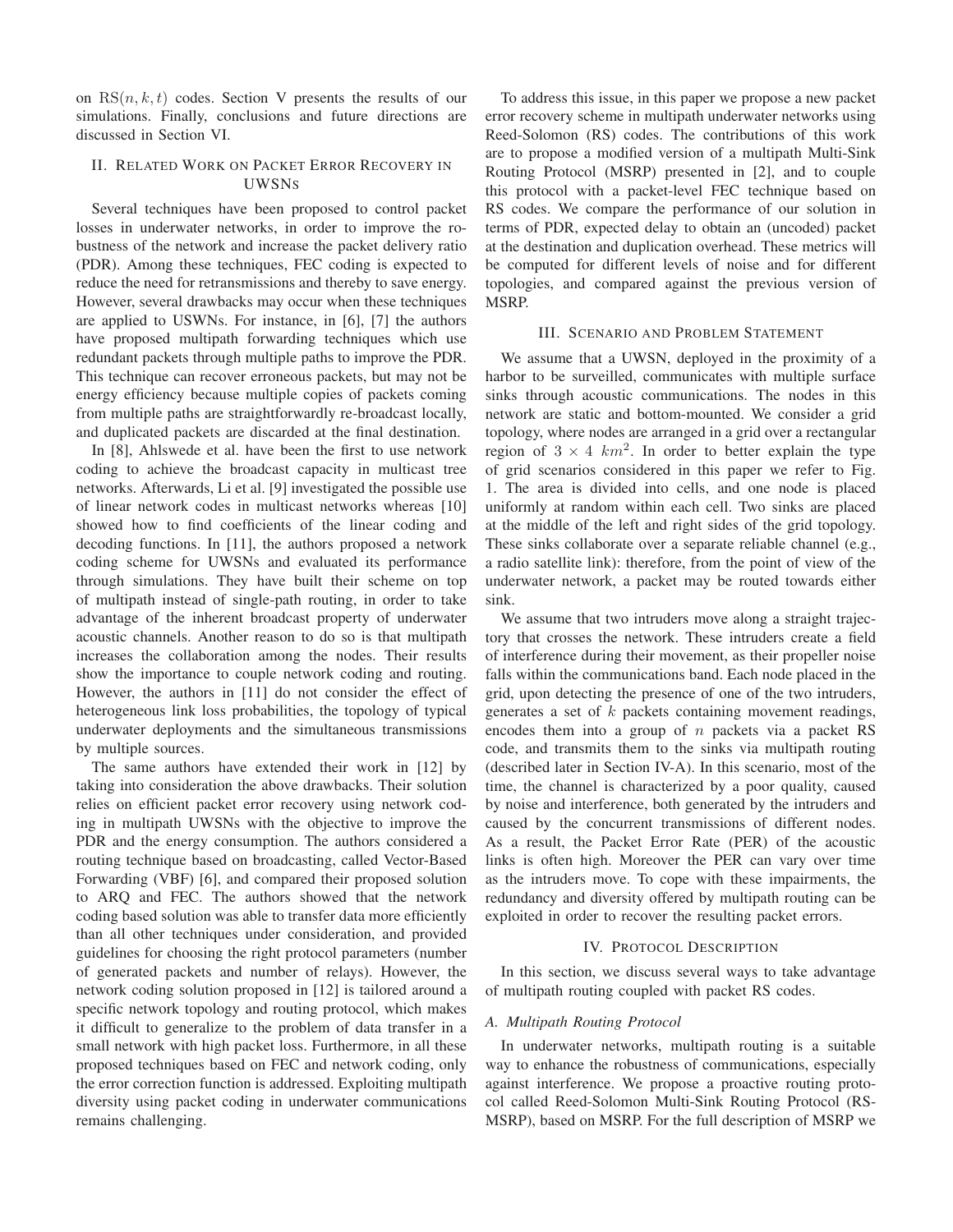

Fig. 1. Example of network realization with 12 nodes, 2 sinks and 2 intruders.

refer the reader to [2]; here, suffice it to recall that the sinks broadcast control packets containing the graph topology and the Signal-to-Noise Ratio (SNR) value experienced over each link. Each node implementing RS-MSRP receives duplicated control packets from other routes: these packets are merged to yield more complete topology information and transmitted forward. Once a source node receives an RS-MSRP control packet, it retrieves disjoint routes from the graph structure with the minimum SNR of each route. The benefit of selecting disjoint routes has been widely explained in [13]. In order to guarantee that the data packets are routed along these paths, we employ source routing, which means that a complete path description to multiple sinks is included in the packet headers, and only the nodes listed there may cooperate in the routing process.

#### *B. Error Recovery Scheme*

In order to explain how data packets are grouped, encoded and transmitted from the source through disjoint routes, we first present the mechanism of recovering erroneous packets using an  $RS(n, k, t)$  code.

At the transmitter side, we employ an  $RS(n, k, t)$  code. In order to generate the RS codewords, we wait for the application layer to originate  $k$  packets, and collect them at the routing layer, where they are then encoded into  $n$  packets. This allows to leverage on the error recovery capability introduced by the RS code, at the price of a non-zero buffering delay at the transmitter. The encoded packets are sent to one or more sinks via multipath routing and collectively decoded (we assume that sinks collaborate by exchanging the received packets through a separate channel). At the decoder side, the information can be reconstructed as long as at least  $k$  out of the  $n$  packets of each group are correctly received. If the number of collected packets is less than  $k$  no group is created and thus no packet is transmitted. Assume that there are  $m$  paths available. Assume also that a packet is lost over a given path  $\ell, \ell = 1, 2, \ldots, m$ with probability  $p_{\ell}$ . The Successful Recovery Rate ( $SRR_{\ell}$ )



Fig. 2. Packet distribution in network A and B, where  $p_A = 0.2$  and  $p_B = 0.3.$ 

over that path can be found as:

$$
SRR_{\ell} = 1 - \sum_{i=0}^{k-1} {n \choose i} p_{\ell}^{n-i} (1 - p_{\ell})^{i}
$$
 (1)

In case of multipath, the SRR over all the paths is given by the following equation:

$$
SRR = 1 - \left[ \sum_{i_1=0}^{u_1} \dots \sum_{i_m=0}^{u_m} B(v_1, i_1, p_1) \dots B(v_m, i_m, p_m) \right],
$$
\n(2)

where

$$
B(n,k,p) = \binom{n}{k} p^{n-k} (1-p)^k,
$$
 (3)

 $u_j = \min(k-1, v_j) - \sum_{t=0}^{j-1} i_t$ , and  $v_i$  is the number of packets transmitted over path  $i$ . We note that for the computation of (2), the sum  $i_1 + i_2 + \ldots + i_m$  of the packets recovered over all path must not exceed  $k - 1$ .

From (2) and (3), it can be observed that the SRR is a function both of the packet error rate (PER) over each path and of the redundancy introduced by the RS code. Thus, it is important to carefully choose how many packets should be transmitted over each path. Fig. 2 illustrates the benefit of using different packet distribution strategies at a source node. Suppose that  $A$  and  $B$  are two networks where source S uses an  $RS(5,3,1)$  code and transmits one group of 5 packets through 3 disjoint routes: {S-1-4-T, S-2-5-T, S-3-T}. Assume also that in network  $A$  the PER of all routes is equal to  $p_A$  (respectively,  $p_B$  in network B), and that  $p_A < p_B$ . We can see from Fig. 2(A) that only 2 distinct packets are received by node  $T$ , hence  $T$  is unable to recover the group of source packets. Conversely, in network  $B$  in Fig. 2(B), node  $T$ receives 3 distinct packets and can thus recover the group even if  $p_B > p_A$ . Hence, it is worth noting from this illustration that the efficiency of the error recovery mechanism depends on the quality of paths and on the distribution of packets transmitted through these paths. For these reasons, we consider different packet distribution strategies for multipath routing protocol.

#### *C. Routing Decision and Packet Assignment*

With RS-MSRP, each source node transmits a group of encoded packets through different paths, and distributes the packets over the set of known paths using one of five policies, which are designed based on different routing metrics: the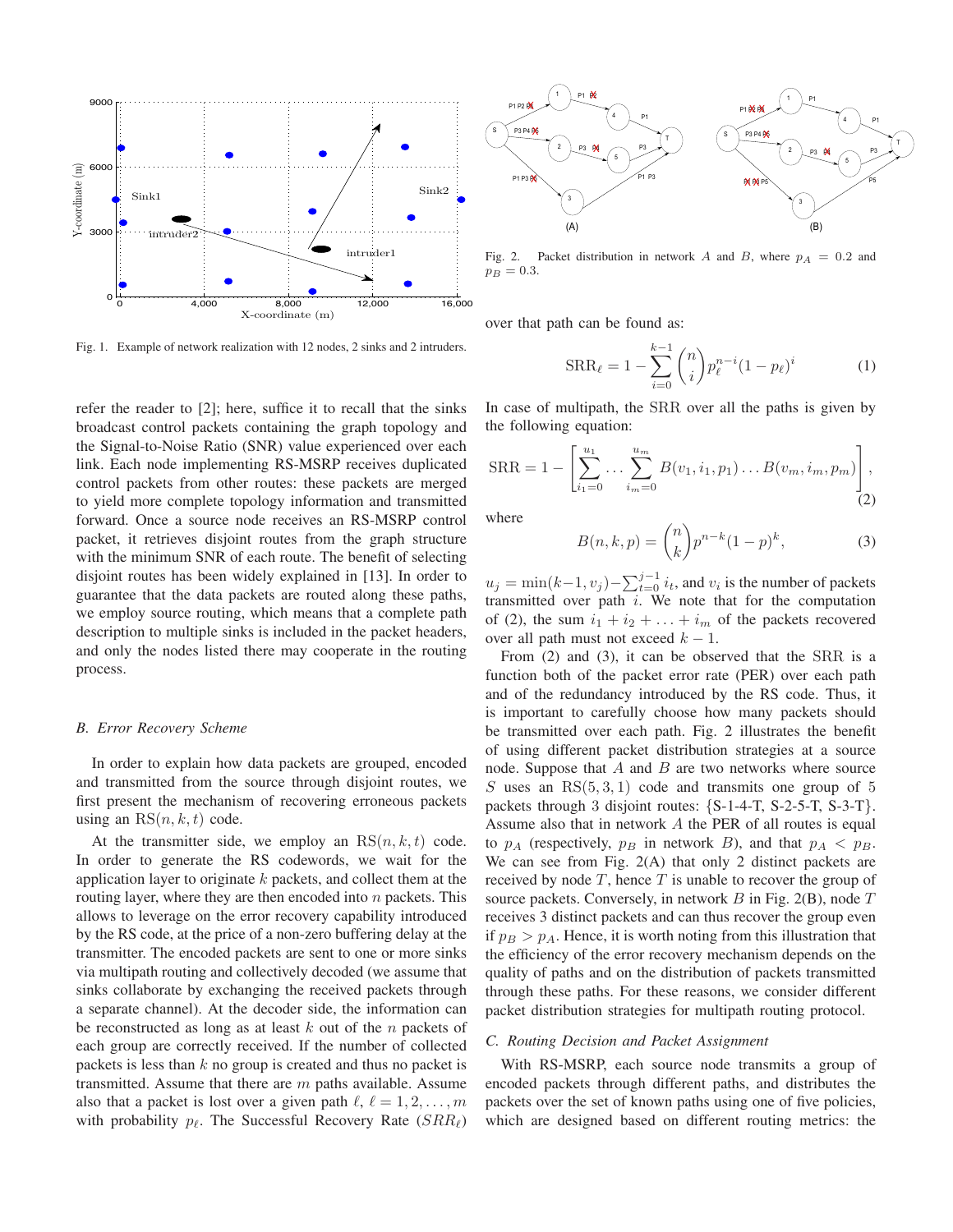minimum SNR experienced over the link of each path, the number of packets in a group for each path, the number of overlapped packets (defined as those packets that are replicated over more that one path), as well as a random packet distribution policy. These policies are presented in the following.

*1) Equal distribution without overlapping:* packets are distributed equally and contiguously (i.e., blocks of  $\frac{n}{L}$  packets are sequentially transmitted) through  $L$  paths without replicating any packets over more than one path (no overlap). The advantage of this technique is that it causes no replication overhead, whereas its disadvantage is that the robustness against noise and interference comes only from the RS code.

*2) SNR distribution without overlapping:* packets are distributed contiguously but the number of packets in each path depends on the minimum SNR over that path. Call  $\gamma_{\ell}^{\min}$  the minimum SNR across all links of path  $\ell$ ; then,  $\int \inf\left[n\gamma_\ell^{\min}/\sum_{\ell=1}^L \gamma_\ell^{\min}\right]$  packets are transmitted over path  $\ell$ . The advantage of this technique is that it achieves a higher PDR than the previous technique, because most packets are transmitted through better quality links. However, this also means that the use of multipath routing is limited, which may make the policy prone to losses if unpredicted interference affects the paths carrying most packets.

*3) SNR distribution with overlapping:* this technique is similar to policy 2, where a fraction  $\theta$  of the encoded packets is replicated over all paths and the others are divided across the paths so that most packets are sent over the most reliable path, as in policy 2. The advantage is a higher PDR than achieved by policy 2, but a replication overhead is introduced due to the transmission of some packets over more than one path.

*4) Random distribution:* packets in each group are transmitted by a source over each path with probability  $p_d$ . In order to control the number of transmitted packets, we choose two different probabilities, namely  $p_d = 0.5$  and  $p_d = 0.7$ . These values have been chosen so that the expected number of packets sent by the source is never less than  $k$  in the considered network topology.

*5) RS-MSRP:* all encoded packets are replicated over all available paths. The advantage of RS-MSRP is that it outperforms all other techniques in terms of PDR because of the full packet replication. However, for this same reason, it is expected to be subject to the highest replication overhead.

### V. SIMULATION RESULTS

In the following, we present a performance comparison for the routing policies described above. We will consider the PDR, the recovery ratio (RR), and the packet delivery and decoding delay (PDD). The RR is defined as  $RR = D/(kG)$ , where  $D$  is the number of packets correctly decoded by the sinks, and  $G$  is the number of transmitted sets of  $n$  packets: as each set should lead to the correct decoding of  $k$  packets, the RR is basically the ratio of all correctly decoded packets to all source packets that are actually buffered, encoded and sent. The PDD is defined as  $PDD<sub>G</sub> = T<sub>D<sub>G</sub></sub> - T<sub>E<sub>G</sub></sub>$ , where  $T<sub>D<sub>G</sub></sub>$  is the successful decoding time of the packets of a given group G, and  $T_{E_G}$  is the instant of time when k distinct packets from that group  $G$  are collected at the source and encoded. Furthermore, we will consider the redundancy overhead (RO) ratio defined as the number of packets exceeding  $k$  packets per group divided by the number of received packets. The RO tells whether the redundancy introduced by the RS code is required or not, and is higher when more than  $k$  distinct packets are received to decode a given group: in fact, the packets received after the  $k$ th are considered redundant, since they are not strictly required for the decoding process.

We assume that the nodes are placed according to the grid scenario presented in Section III, where 2 sinks and 2 intruders are used. We use  $RS(10, 6, 2)$  in all our simulations with a code rate of 0.6 and a redundancy rate of 0.4. The packets containing data are 16 Bytes long, and are generated periodically with a packet generation rate of 2 pkt/min. Such packets are small and transmitted rarely, hence the generated traffic is limited: this makes the ALOHA protocol suitable for this kind of scenario, as previously discussed in [2], [3]. All nodes transmit at the same power  $P_t = 153$  dB re  $\mu$ Pa. This value makes the grid scenario in Fig. 1 strongly connected, which creates significant interference between the multiple paths. To avoid this interference, we select two paths from the graph (one for each sink), instead of routing data towards the same destination over multiple routes. The curves are plotted as a function of the noise power, between 120 and 180 dB re  $\mu$ Pa. We draw 2 sets of lines: the solid lines refer to the RS-MSRP, SNR with overlap and Random policies, that can lead to packet overlapping (i.e., the replication of the same packet over more than one path), whereas dashed lines refer to policies without overlapping (i.e., Equal and SNR). All simulation results are averaged over 100 network realizations, and the evaluation has been carried out using the nsMiracle simulator [14]. In order to consolidate the benefit of using our multipath routing protocols with a FEC code, we have compared the PDR and the PDD of each routing policy against the version of MSRP presented in [2].

We start from Fig. 3, which depicts the PDR of each policy. The first observation is that RS-MSRP performs better than the other policies. In fact, in RS-MSRP all packets are transmitted simultaneously over all disjoint paths achieving high robustness against losses. On the contrary, in the Equal and SNR policies, the packets are transmitted separately through the paths, with no replication. The random distribution policy achieves an intermediate PDR, regulated by the probability that a packet is sent over a given path,  $p_d$ . In this case, a packet may be replicated over different paths leading to a higher PDR than achieved by the Equal and SNR policies. The second observation from Fig. 3 is that when the noise power caused by the intruder is high, the SNR policy performs slightly better than the Equal policy because most packets are routed through the best quality links. In addition, when the intruder power is higher than the transmission power of the nodes, the sinks are still able to receive packets from the source nodes. This is explained by the fact that the intruders have straight trajectories where only a subset of nodes are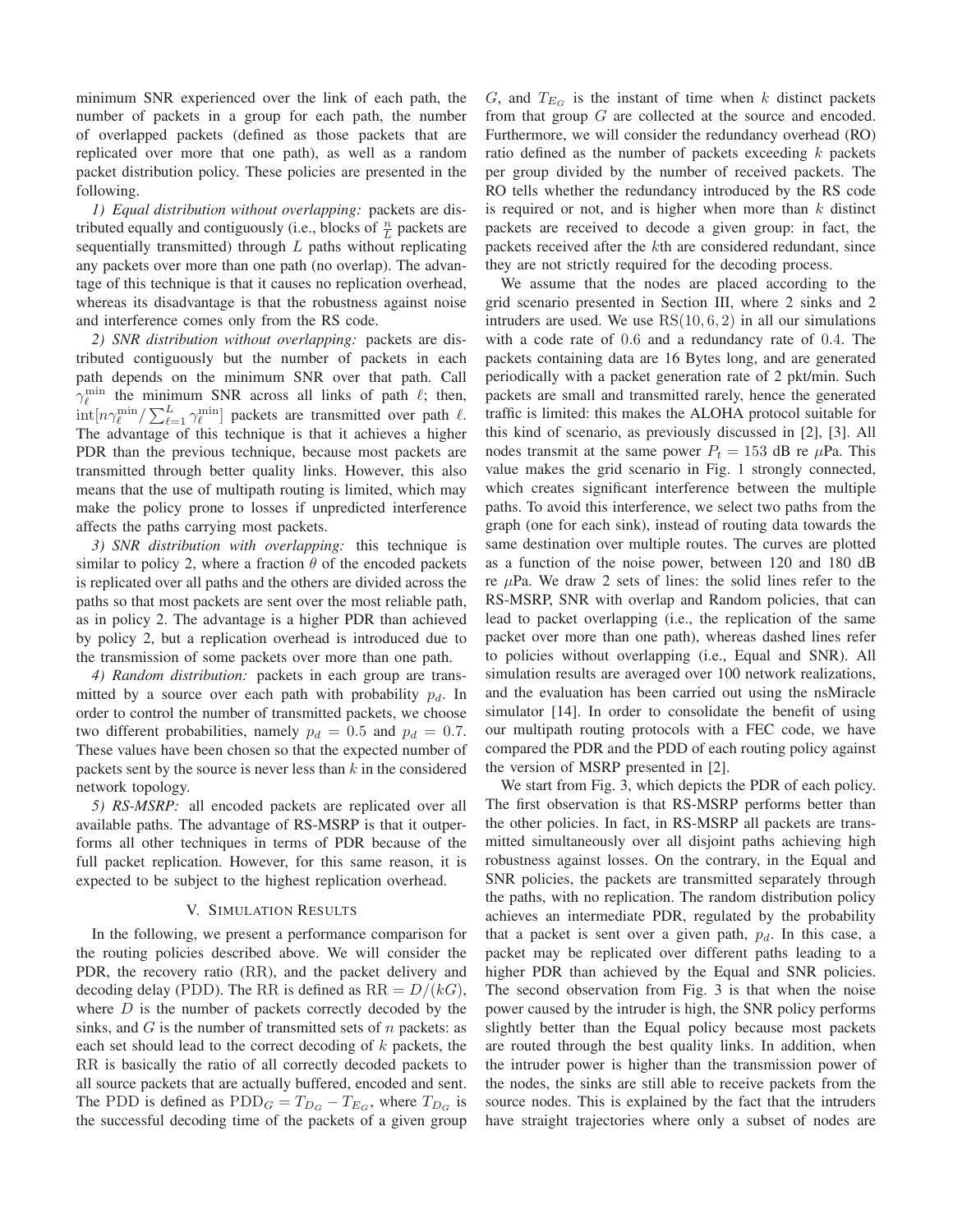

Fig. 3. Packet delivery ratio vs. noise power for all policies.



Fig. 5. Redundancy overhead ratio vs. noise power for all policies.

affected by the interference caused during their movements. Multipath routing, in these cases, helps the transmissions avoid interference.

To highlight the benefit yielded by the RS codes, we evaluate the RR in Fig. 4. We observe that RS-MSRP achieves the best RR as all packets are duplicated according to the number of paths. We also observe that in the SNR policy, when the power of noise increases and becomes comparable with the transmission power, the routing protocol tries to change routes, but fails because the noise power prevents control messages from being received correctly. When the intruder power is very high, exceeding the transmission power employed in the network, safe routes are created directly at the very first stages of route discovery, leading to more packets reaching the sinks, and hence to a higher RR. We note that in the Equal policy the distribution of packets remains the same despite the intruder power, and this leads to more packet losses. Therefore, the RR is lower for the Equal policy than for the SNR policy.Hence,



Fig. 4. Recovery ratio vs. noise power for all policies.



Fig. 6. Packet delivery and decoding delay vs. noise power for all policies.

more packets are decoded correctly in the SNR policy than in the Equal policy.

In Fig. 5, we consider the RO for all policies. In these two plots, the Equal and SNR policies achieve the lowest overhead, as no packet is replicated over different paths. On the contrary, RS-MSRP and SNR with overlapping achieve the highest RO. The behavior of the SNR policy (for which the RO decreases until the noise power reaches 150 dB re  $\mu$ Pa and then increases), is explained in the same way as in Fig. 4.

We conclude our evaluation by considering the PDD of the routing policies. The results are reported in Fig. 6. The MSRP policy achieves the lowest PDD because, in this policy, the packets are sent directly through multiple paths without any coding/decoding phases and with no need to wait until  $k$  data packets are buffered for RS encoding and decoding. We notice that, for high values of the intruder noise power, the PDD is generally lower for policies exhibiting a low PDR. This is because the PDD is computed only for the packets that are